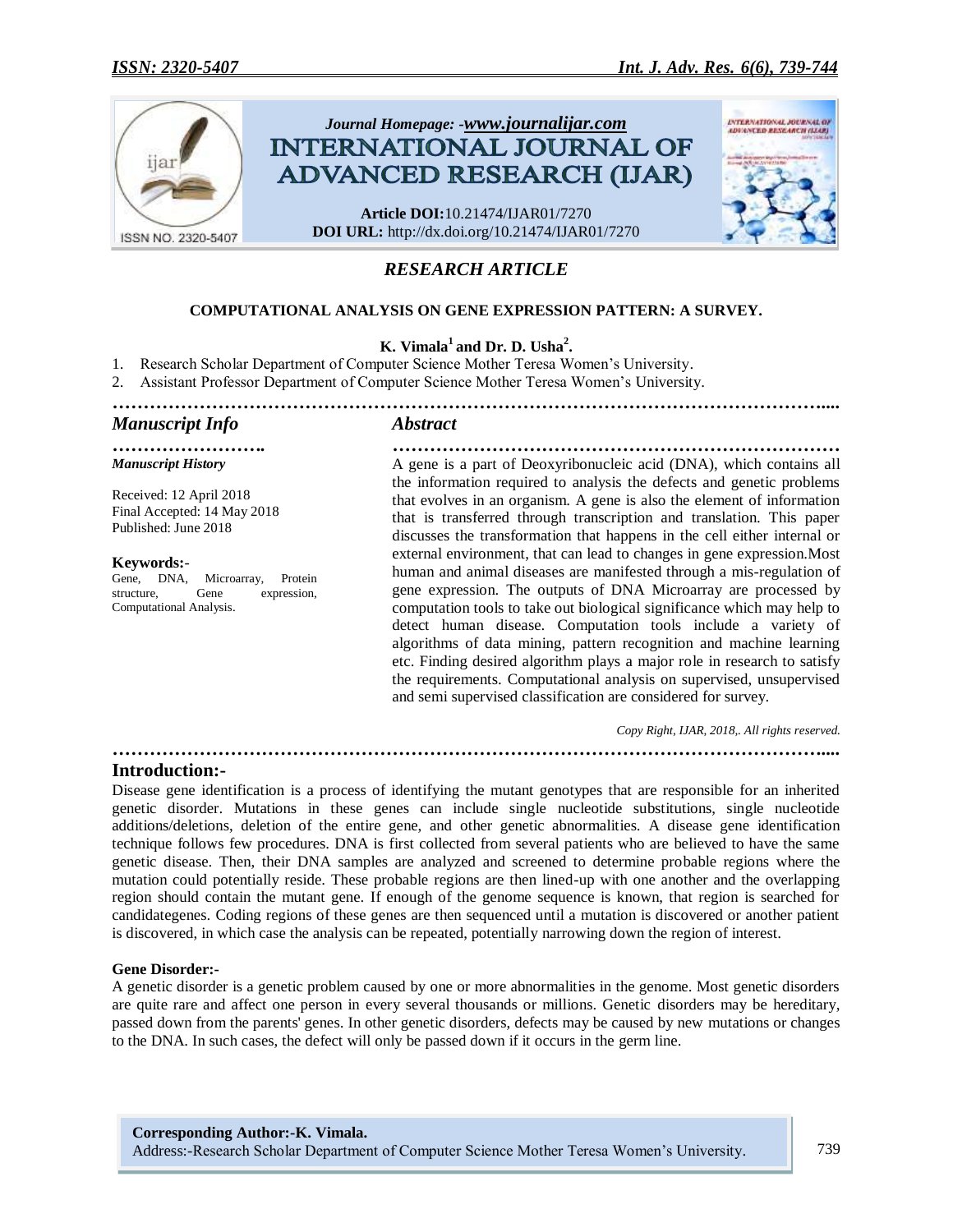#### **Hereditary Disorders:-**

Single gene inheritance, also called Mendelian or monogenetic inheritance. This type of inheritance is caused by changes or mutations that occur in the DNA sequence of a single gene. Multifactorial inheritance, which is also called complex or polygenic inheritance. Multifactorial inheritance disorders are caused by a combination of environmental factors and mutations in multiple genes. Multifactorial inheritance, which is also called complex or polygenic inheritance. Multifactorial inheritance disorders are caused by a combination of environmental factors and mutations in multiple genes.

#### **Gene Expression analysis:-**



**Fig:- Gene Expression Analysis**

### **Database:-**

These gene databases are very large in size and complex to work with, hence to store, access and manipulate these data efficiently is important deal. Gene databases are categorized as sequence databases, genome databases, microarray databases, protein structure databases and many more. The GenBank database is designed to provide and encourage access within the scientific community to the most up-to-date and comprehensive DNA sequence information.

KEGGgenes are a collection of gene catalogs for all complete genomes generated from publicly available resources. The database contents [11] represent two main challenges a) Hierarchies of Co-expressed Genes and Coherent Patterns. b) Address the High Connectivity of Gene Expression Data Sets.

#### **Bioinformatics:-**

### **Sequence analysis and alignment:-**

The most well-known application of bioinformatics is sequence analysis. In sequence analysis, DNA sequences of various organisms are stored in databases for easy retrieval and comparison. DNA sequences used for bioinformatics can be collected in a number of ways. One method is to go through a genome and search out individual sequences to record and store. Another method is to compare all fragments for finding whole sequences by overlapping the redundant segments. Sequence alignment [11], is an element method of information management, it has all important sense for discovering biologic sequence function, structure and evolution. Sequence [10] subsets are identified using bisecting-kmeans algorithm where K-mer counts are considered as attributes for clustering. **Prediction of protein structure:-**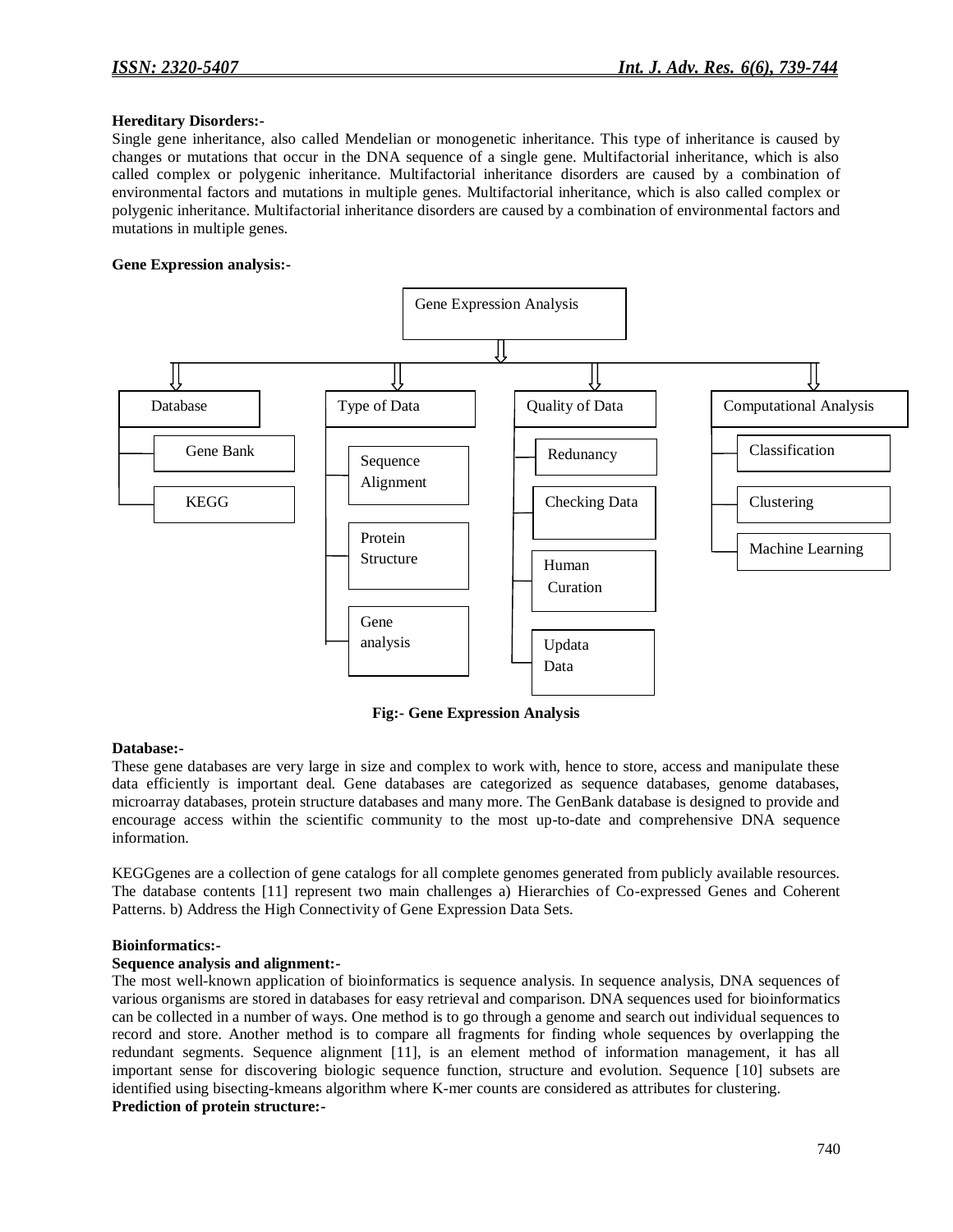Proteins play crucial functional roles in all biological processes: enzymatic catalysis, signaling messengers, structural elements. Function depends on unique 3-D structure. It is easy to obtain protein sequences but difficult to determine structure. Protein structure prediction is another important application of bioinformatics. The amino acid sequence of a protein, the so-called primary structure, can be easily determined from the sequence on the gene that codes for it. Structural information of protein structure is usually classified as one of secondary, tertiary and quaternary structure. Protein structure prediction is the prediction of the three-dimensional structure of a protein from its amino acid sequence i.e, the prediction of its tertiary structure from its primary structure. Protein structures are being determined with increasing speed. Protein Structure Prediction [13] is the process of predicting the three dimensional structure of a protein from its amino acid sequence. A layered architecture [14] with two interacting levels has been defined for dealing with both primary and secondary-structure information of target protein sequences.

#### **Gene expression:-**

Genes encode proteins and proteins dictate cell function. Moreover, each step in the flow of information from DNA to RNA to protein provides the cell with a potential control point for self-regulating its functions by adjusting the amount and type of proteins it manufactures. A novel chromosome representation [5] involves each chromosome to be embedded with sub-functions, which can be deployed to construct the final solution. As part of the chromosome, the sub-functions are self-learned or self-evolved. Genes [17] have several distinctive roles in cellular processes; this is very difficult problem for classical clustering methods so mixture model is used to avoid this problem, with hidden Markov models (HMMs) as effective and flexible components

#### **Microarray Analysis Of Gene Expression:-**

#### **Gene analysis:-**

Genetic analysis refers to identification of genes influencing physical characteristics in organisms and their patterns of inheritance. Major research is concentrated for analysis of this interpreted data. Number of tools and techniques are available for analysis purpose like DNA Microarray, SAGE, Tiling array etc.



**Fig :- Microarray Analysis**

#### **Microarray:-**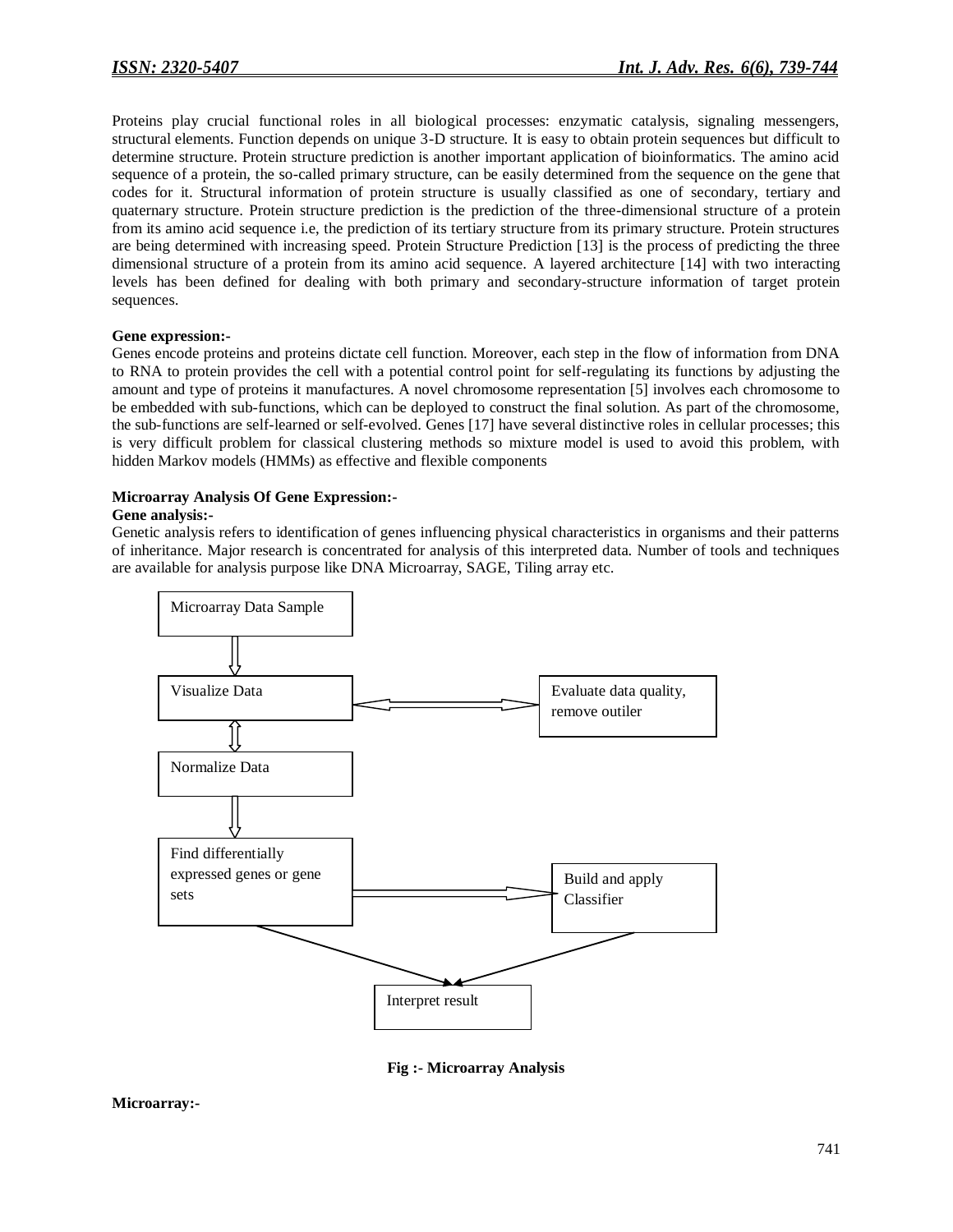Microarray provides a foundation to genotype, thousands of different loci at a time, which is useful for association and linkage studies to isolate chromosomal regions related to a particular disease. This array can also be useful to locate chromosomal abnormalities related to disease. The different DNA fragments are arranged in rows and columns such that the identity of each fragment is known through its location on the array. Two types of microarrays are gene expression microarray and tissue microarray.

#### **Microarray analysis of gene expression:-**

Microarray analysis allows description of genome-wide expression changes in health and disease. Microarrays can be broadly classified according to at least three criteria: 1) length of the probes; 2) manufacturing method; and 3) number of samples that can be simultaneously profiled on one array. Microarray technologies [1] have provided the means to monitor the expression levels of a large number of genes simultaneously. Gene clustering and gene ordering are important in analyzing a large body of microarray expression data.

# **Computational Analysis:-**

### **Computational tools:-**

The scale and complexity of genetic and genomic data are ever-expanding, requiring biologists to apply increasingly more sophisticated computational tools in the analysis, interpretation and storage of these data. Data mining, Machine learning and Pattern recognition are some of the computational tools required for to analysis the database. Data mining extracts needed data from a larger set of any raw data. It implies analyzing data patterns in large batches of data using one or more software. The analyses are undergone with the help of clusters analysis and frequent pattern analysis to find hidden pattern in data samples [19]. The patterns identified in the data suggest similarities in the gene behavior, which provides useful information for the gene functionalities. Patterns are focused on two important methods, Supervised and Unsupervised learning [6]. While machine learning is an artificial intelligence part which focuses on complex pattern using statistics, probability theory, or artificial intelligence. The decisions are made on this identified data.

#### **Computational Analysis of Gene Expression:-**

Gene computational analyses are required categories the gene based on their behavior. Classifications of genes are given as, supervised, unsupervised and semi supervised methods. Supervised method includes all data labeled and the algorithms learn to predict the output from the input data. Unsupervised method includes all data unlabeled and the algorithms learn to inherent structure from the input data. Semi-supervised includes some data labeled but most of it is unlabeled and a mixture of supervised and unsupervised techniques can be used. K-means clustering algorithm, run fast and consume less memory compared to hierarchical clustering algorithms. [20] Poisson-based measures and K-means clustering algorithm is to group tags with similar count profiles across libraries. An effective ensemble [21] approach is proposed. Ensemble classifier increases the performance of the classification, and also improves the confidence of the results. The ensemble classifiers results are very less dependent on peculiarities of a single training set. Semi-supervised classification [13] improved to be the best prediction accuracy method. Support Vector Method performance increased with the number of unlabeled samples.

### **Conculsion:-**

An efficient system can be developed to handle gene expression changes based the disorders related to heart disease such as blood pressure, congenital heart disease and cardiac attack and diabetic for animals and human. The system involves two-level analysis. The first level includes preprocessing techniques, where the redundancies in the dataset are removed and summarizations of the data are collected. The second level includes statistical analysis, classification and development of ontology. The development in gene expression can provide an opportunity to study features of disorder in disease and provide path physiological context to handle complex disease.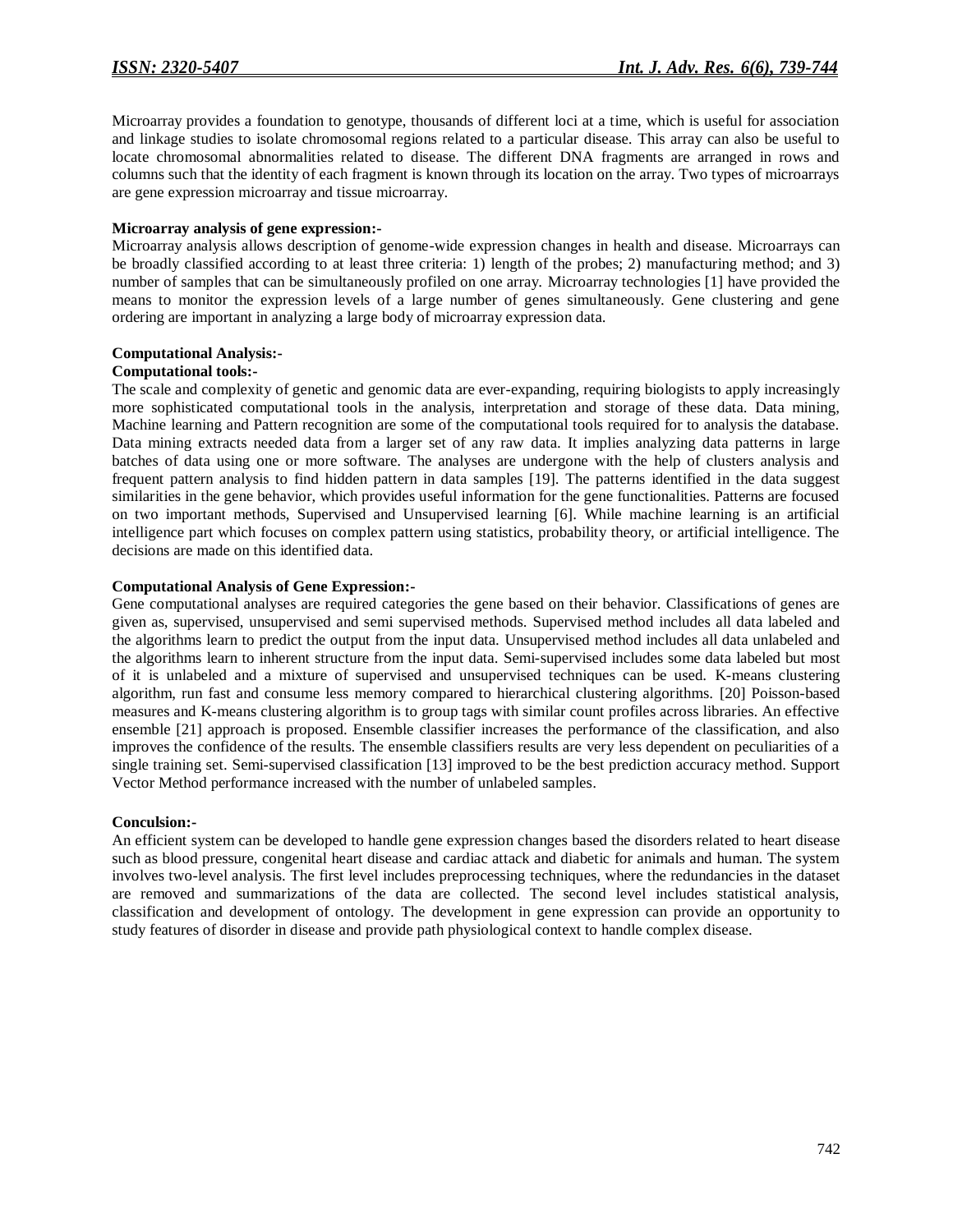# **Gene Expression Analysis:-**

| <b>Table:- Summary for Gene Expression Analysis</b> |  |  |  |  |  |
|-----------------------------------------------------|--|--|--|--|--|
|-----------------------------------------------------|--|--|--|--|--|

| <b>Summary for Gene Expression Analysis</b> |                           |     |                                                                                                                                                                                                                                                                                |  |  |
|---------------------------------------------|---------------------------|-----|--------------------------------------------------------------------------------------------------------------------------------------------------------------------------------------------------------------------------------------------------------------------------------|--|--|
| S.no                                        | <b>Evaluation</b>         | Ref | Objective                                                                                                                                                                                                                                                                      |  |  |
| 1.<br>Sequence<br>analysis and<br>alignment |                           | 11  | Sequence alignment, is an element method of information management, it has<br>all important sense for discovering biologic sequence function, structure and<br>evolution.                                                                                                      |  |  |
|                                             |                           | 10  | Sequence subsets are identified using bisecting-kmeans algorithm where K-mer<br>counts are considered as attributes for clustering.                                                                                                                                            |  |  |
| Prediction of<br>2.<br>protein structure    |                           | 13  | Protein Structure Prediction is the process of predicting the three dimensional<br>structure of a protein from its amino acid sequence.                                                                                                                                        |  |  |
|                                             |                           | 14  | A layered architecture with two interacting levels has been defined for dealing<br>with both primary and secondary-structure information of target protein<br>sequences.                                                                                                       |  |  |
| 3.                                          | Gene expression           | 5   | involves each chromosome to be<br>A novel chromosome representation<br>embedded with sub-functions, which can be deployed to construct the final<br>solution. As part of the chromosome, the sub-functions are self-learned or self-<br>evolved.                               |  |  |
|                                             |                           | 17  | Genes have several distinctive roles in cellular processes; this is very difficult<br>problem for classical clustering methods so mixture model is used to avoid this<br>problem, with hidden Markov models (HMMs) as effective and flexible<br>components                     |  |  |
| $\overline{4}$ .                            | Computational<br>Analysis | 20  | Poisson-based measures and K-means clustering algorithm is to group tags<br>with similar count profiles across libraries.                                                                                                                                                      |  |  |
|                                             |                           | 21  | An effective ensemble approach is proposed. Ensemble classifier increases the<br>performance of the classification, and also improves the confidence of the<br>results. The ensemble classifiers results are very less dependent on peculiarities<br>of a single training set. |  |  |
|                                             |                           | 13  | Semi-supervised classification improved to be the best prediction accuracy<br>method. Support Vector Method performance increased with the number of<br>unlabeled samples                                                                                                      |  |  |

# **Reference:-**

- 1. Yuan-Fang Tsai, Jinn-Moon Yang, Huai-Kuang Tsai, and Cheng-Yan Kao,(2004) "An Evolutionary Approach for Gene Expression Patterns", IEEE Transactions On Information Technology In Biomedicine, Vol.8, No.2, pp.69.
- 2. van Houwelingen HC, de Menezes RX, Boer JM,(2009) "Microarray Data Analysis". Applied Bioinformatics. Vol 3, Issue 4, pp. 229.
- 3. Yew-Soon Ong, Wentong Cai and Jinghui Zhong,(2015), 'Self-Learning Gene Expression Programming", IEEE Transactions On Evolutionary Computation, Vol.2, No.3,Pages.23, 2015
- 4. Wang P-C, Su C-T, Chen L-F, Chen K-H.(2012) "Particle swarm optimization for feature selection with application in obstructive sleep apnea diagnosis". Neural Computing and Application, Vol 21, Issues 8 , pp. 2087.
- 5. Shuanhu Wu, Alan Wee-Chung Liew*,* (2004 )"Cluster Analysis of Gene Expression Data Based on Self-Splitting and Merging Competitive Learning", IEEE Transactions On Information Technology In Biomedicine, Vol. 8, No. 1, pp.234.
- 6. [Safiye Celik,](https://www.nature.com/articles/s41467-017-02465-5#auth-2) [Scott M. Lundberg,](https://www.nature.com/articles/s41467-017-02465-5#auth-4) [Benjamin A. Logsdon,\(](https://www.nature.com/articles/s41467-017-02465-5#auth-3)2018), "A machine learning approach to integrate big data for precision medicine in acute myeloid leukemia", Nature Communications Vol. 9, Article number: 42.
- 7. Xiaojie Lu, Mingquan Ye , Lingyun Gao , Daobin Huang,(2017) "Hybrid Method Based on Information Gain and Support Vector Machine for Gene Selection in Cancer Classification",Genomics Proteomics Bioinformatics, Vol 15, No.1, pp. 389.
- 8. Wang R , Miao D ,Chen Y,(2010) "A rough set approach to feature selection based on ant colony optimization". Pattern Recogniton Letters, Vol 31, No.3, pp. 226.